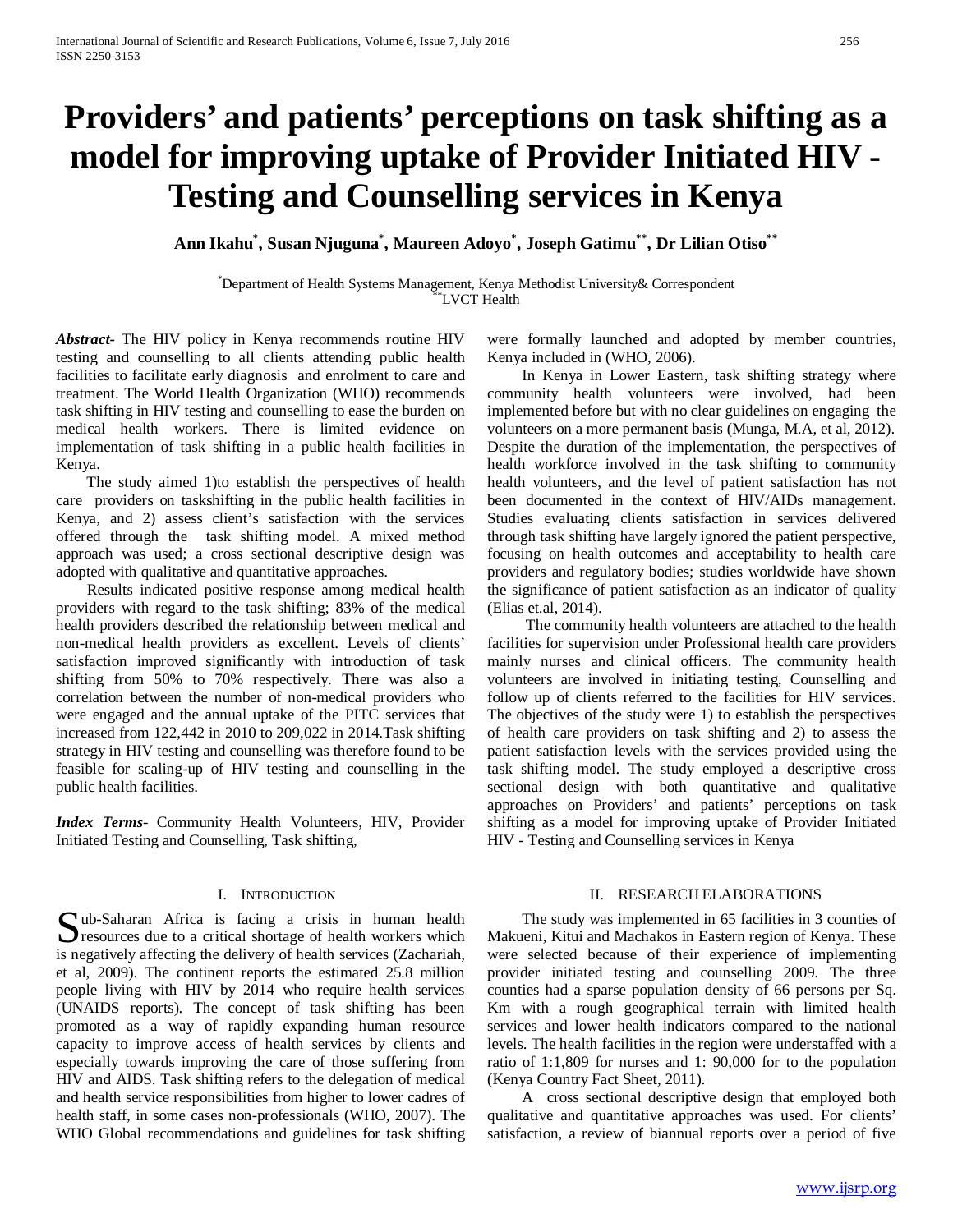years on quality assessment from clients feedback was done.Purposive sampling was used to select health facilities and study participants.Purposive sampling of health providers and managers who had been involved in delivery of PITC services was carried out to establish their perspectives on the task shifting model as implemented in their facilities. Seventeen managers and workers were identified and interviewed in the 3 counties. For patient satisfaction, records on quality assurance and client exit interviews from 40 facilities in the 3 counties were sampled and analysed.

 Qualitative data was collected through key informant interviews while quantitative data was collected through retrospective review of facility biannual quality assurance reports. The records include data on client exit interviews of clients who received PITC services. The interviews were carried out biannually by community health volunteers who administered a structured questionnaire. The quality assurance mechanisms explored overall satisfaction, waiting time, attitude of health providers, information provided, confidentiality, whether results were received on the same day, enquiry on referrals performed. Quality assurance data was collected by analysing the past facility biannual reports on client exit interviews assessing clients' service satisfaction for the period of five years using a tool. The quantitative data was analysed using SPSS version 20.

# III. RESULTS OR FINDINGS

 **Providers perspective;** Objective 1 sought to establish the perspective of the healthcare providers on task shifting strategy for PITC service utilization. This involved non-medical providers placement in public health facilities to offer provider initiated HIV testing and counseling services.

 The results are from the 65 facilities that had implemented a task shifting approach for PITC for a period of 5 years,40 facilities implemented quality assurance mechanisms including client exit interviews in the 3 counties.Twenty one respondents participated in the in-depth interviews drawn from different departments and with different roles within the participating facilities. Among the 21respondents, six were manager incharges of the health facilities or departments within the hospitals. The six, included two (2) hospital managers, two (2) nurses who also played the role of OPD in-charges, one (1) clinical officer who also doubled as the health facility in-charge and one (1) medical superintend. Fifteen (15) of the respondents were health care service providers with no managerial roles. Among them were; six (6) nurses, five (5) non-medical HTC providers, two (2), and one (1) program officer and laboratory technician respectively. The response rate was 90%.

 The number of health of non-medical health providers engaged to supplement delivery of HIV testing and counselling increased over time in the three counties as shown in figure 2. At the same time, the number of the clinical staff involved in HTC service delivery reduced. This was as a result of deliberate intervention informed by the availability of the different cadres to conduct PITC. The study found that medical health providers were too busy with other clinical work though initially hired for PITC, hence could not give time to PITC and therefore they were scaled down while non-medical providers were increased.



## **Figure 1: Number of staff engaged to deliver PITC**

 Figure 1 above shows a trend in the number of non-medical and medical providers engaged to provide HIV testing services in the health facilities where the study was done. The average increase in the number of non-medical providers in the 3 counties between 2010 and 2014 was 47% from 2010 to 2013. There was also a correlation between the number of non-medical providers who were engaged and the annual uptake of the PITC services that increased from 122,442 in 2010 to 209,022 in 2014.

 Qualitative data from the key informant interviews conducted identified roles that the medical providers thought as tasks that could be performed by non-medical providers. Of relevant to note is the provision of HIV testing and counselling services which was mentioned by majority of the medical providersas stated in quotes below:

 "*They off loaded us and enabled utilization of PITC services in the facilities by more patients compared to when we did PITC and other clinical work at the same time"* 

They also acknowledged that the non-medical providers had the capacity to deliver PITC;

 "…*the non-medical providers have the capacity and offered quality PITC services and we have good mutual relationship between us based on purely team work"*

 The health care providers were asked about their perception on feasibility and acceptability of PITC services in the counties during the task shifting period.

 *"We can meet our set target for testing and counselling set by our managers, however we cannot do without the non-medical HTC providers. We need an additional number in busy health care points for service sustainability. We now feel like they belong here and they are very useful"*

 Five of 6 health care providers described the relationship between medical and nonmedical HTC service providers as excellent. 2 respondents noted that the relationship was affectionate and professional, 1 shared that the relationship was good since referral between the medical providers and the nonmedical HTC providers was smooth. Three providers noted that initially the medical providers viewed the counsellors as unprofessional, a view that had since changed.

#### **Patient satisfaction with PITC services**

 Client satisfaction surveys were conducted biannually by the facilities offering PITC services. As shown in figure 2 below shows levels of client satisfaction from the HIV testing and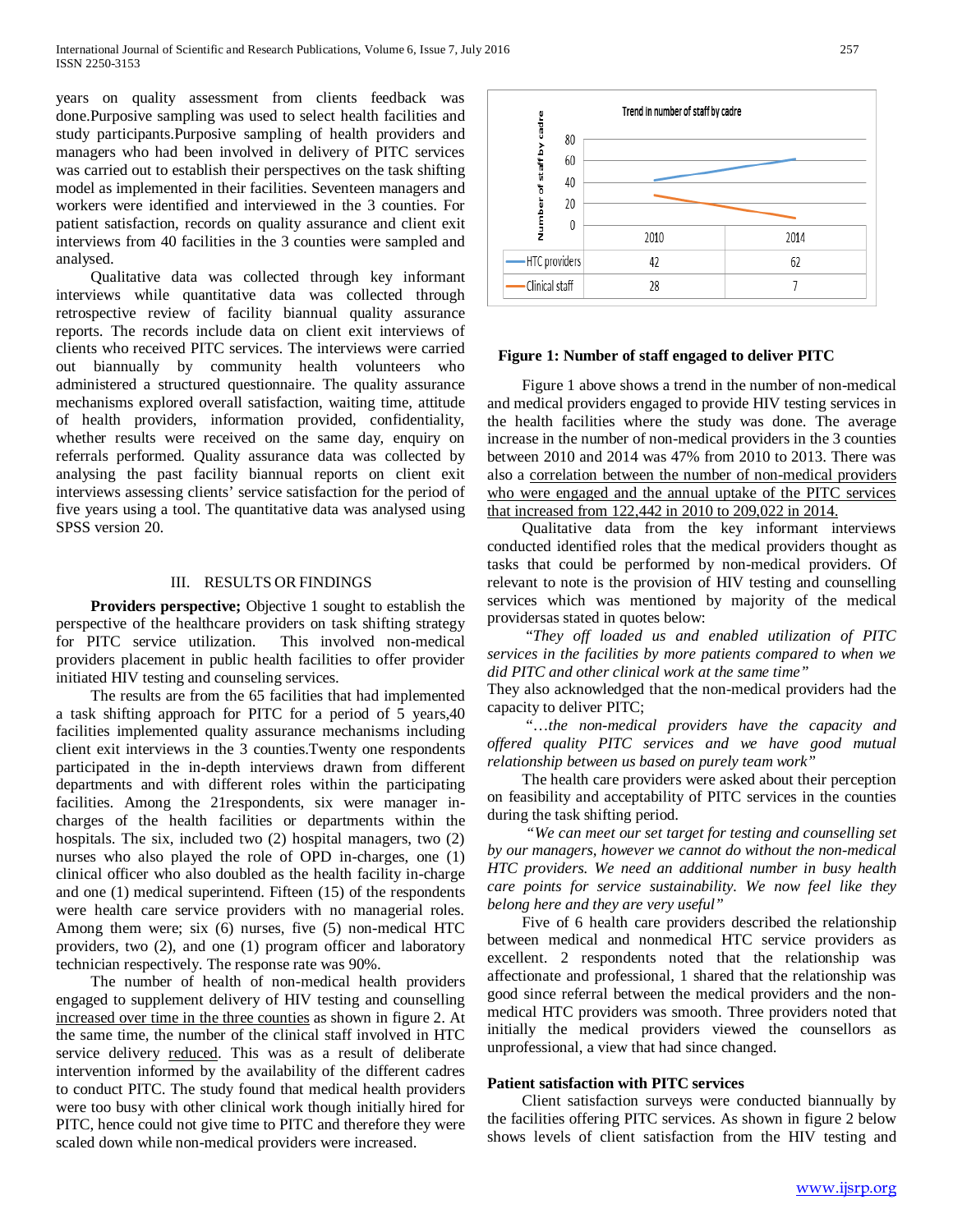counselling services increasing gradually across all the counties and through the task shifting implementation period. Prior to 2010 when the task shifting was introduced, there were no quality assurance mechanisms in the facilities to assess the levels of client satisfaction levels. At the beginning the task shifting in 2010 client satisfaction levels were below 50% across all the counties. This improved to an average of 70% by 2014.



 **Figure 2: Levels of client satisfaction from PITC** 

## IV. DISCUSSIONS

 The objective of the study was to determine the feasibility of task shifting strategy is public health settings in delivery of PITC services in Eastern, Kenya. The two key indicators were; provider perspectives and client's satisfaction from services offered through task shifting strategy. The task shifting strategy is feasible and acceptable strategy for public health facilities to ease workload to the medical providers and should be institutionalized. Medical and non-medical providers had a good relationship and task shifting improved quality of services contrary to fears of conflict or non-acceptance of the nonmedical providers. The study further recommends for development of national standards that to guide the facilities on; non-medical providers qualifications, hiring and engagement processes, remuneration package including development of a quality assurance framework for continuous quality assessment. Policy makers should consider recognition of a cadre of nonmedical providers within the county public service boards for sustainability and to address the human resource shortages in Health systems.

 The task shifting model was aimed at improving uptake of PITC services for general population. This is particularly critical in the Lower Eastern Kenya that is characterized by wide geographical areas, rough terrain, poor transport, long distances to health facilities, poor health indicators and understaffed facilities. The model was useful in engaging non-medical providers in public health facilities to ease work load, minimise missed opportunities and increase PITC uptake. This study showed that PITC services were tasks that could be delegated successfully to the non-medical providers to allow the medical providers focus on performing clinical duties. Other Studies done also confirms that the majority of HIV services were effectively delivered by non-medical providers. (Ledikwe, J, 2013).

 Other studies done that with an aim of describing contribution of lay health care workers in supporting basic clinic tasks and HIV adherence counselling revealed that the engagement of lay health care workers increased uptake of HIV care services from 1,176 to 39,900 patients within 3 years (Chiambe. G et al,2009).This study is in line with a study done in Cameroon where patients reported significantly better relationships with caregivers and easier access to consultations (WHO, 2008). In Zambia and Ethiopia studies recommended Task shifting to be implemented within systems that contain adequate checks and balances to protect both health workers and non-medical providers and the people receiving treatment and care, including appropriate health legislation or administrative regulation that can both enable and regulate task-shifting practice.

 Other studies noted the critical role of quality assurance mechanist and setting standards if task shifting is to improve the overall quality of care. Standards should be in place including areas of recruitment and training of the lay health workers to ensure they are appropriately qualified for the tasks to be undertaken. Assurance that the appropriate standards are being met can be provided through credentialing (WHO, 2006).

## V. CONCLUSIONS

 The taskshifting model in public health facilties done by non-medical providers was found to be feasible and should be utilized to maximize on delivery of health services particularly in resource constrained settings.

#### ACKNOWLEDGEMENT

 Special thanks to all the participants in this study and LVCT Health for enabling the use of existing data from the work in lower Eastern. We thank County and Sub County Health management teams from the three counties for their support of the study and facilitating access to participants. Ialso acknowledge Vincent Kiplangat, Geofrey Monari and Inviolata Njoroge for supporting data collection data collection, analysis and interpretation and final review on the same.

#### **REFERENCES**

- [1] Arem H, Nakyanjo N, Kagaayi J, Mulamba J., Laks, R., Nakigozi G, Chang L (2009). Peer health workers and AIDS care in Rakai, Uganda: a mixed methods process evaluation of a cluster-randomized trial, 5th IAS Conference on HIV Pathogenesis Treatment and Prevention, Cape Town. Abstract CDD100
- [2] Assefa, Y., Kiflie, A., Tekle, B., Mariam, D., Laqa, M., & van Damme, W. (2012). Effectiveness and acceptability of delivery of antiretroviral treatment in health centers by health officers and nurses in Ethiopia. Journal of Health Services, research, policy, 17(1), 24-29.
- [3] Bussmann, C., Rotz, P., Ndwapi, N., Baxter, D., Bussmann, H., Wester, C.W…Marlink, R. (2008). Strengthening healthcare capacity through a responsive, country-specific, training standard: The KITSO AIDS training program's support of Botswana's national antiretroviral therapy rollout. OpenAIDS Journal, 2, 10-16.
- [4]
- [5] Celletti, F., Wright, A., Palen, J., Frehywot, S., Markus, A., Greenberg, A…Samb, B. (2010). Can the deployment of community health workers for the delivery of HIV services represent an effective and sustainable response to health workforce shortages? Results of a multi country study. AIDS, 24(1), 45-57. Retrieved from http://www.ncbi.nlm.nih.gov/pubmed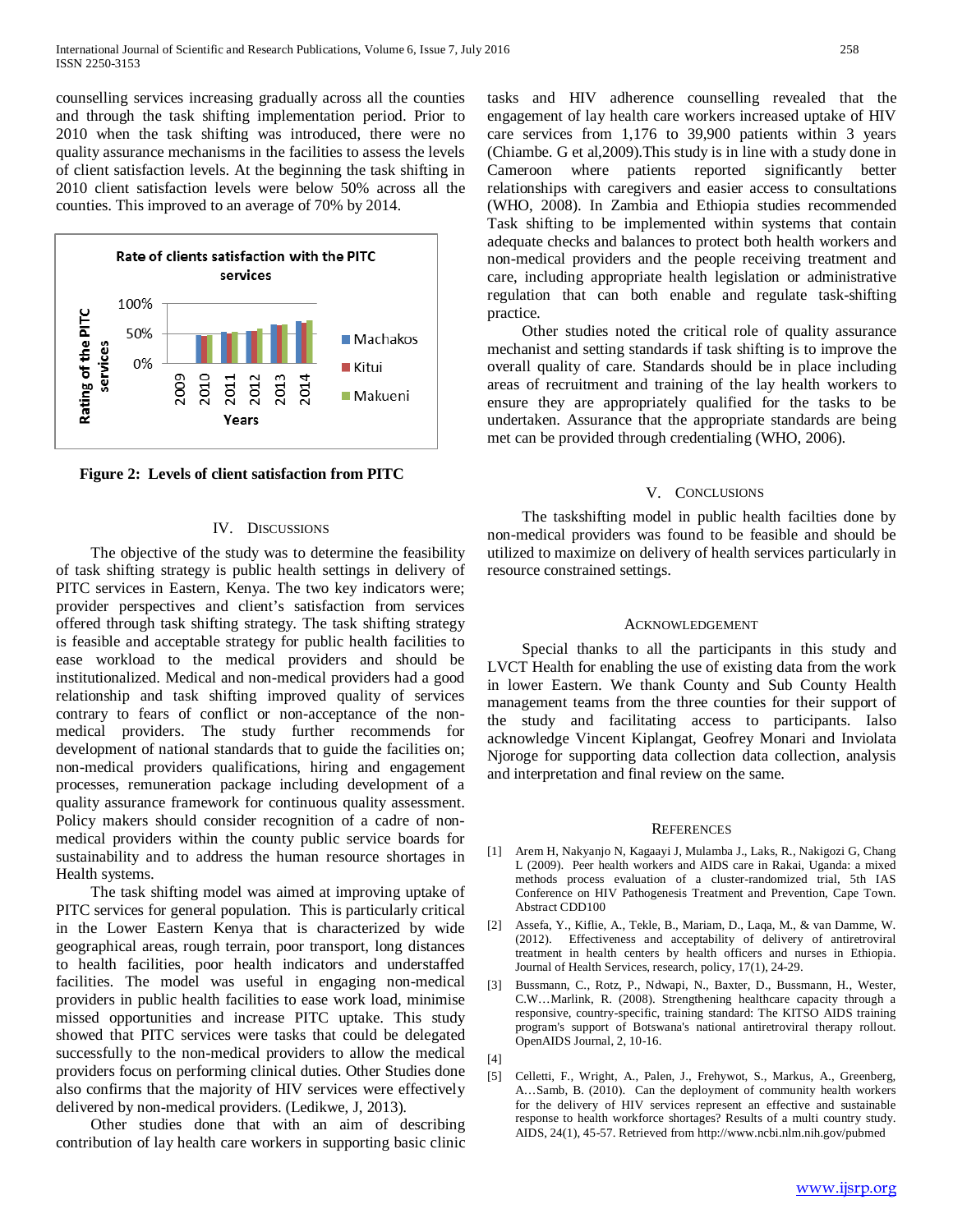- [6] Chiambe, G., Kulzer, J., Nyabiage, L., Bukuzi, E., Penner, J., & Cohen, C. (2009). Maximizing human resources by involving lay health workers in HIV service delivery in Kenya. 5th IAS Conference on HIV Pathogenesis, Treatment andPrevention, Cape Town. Abstract TUPED091
- [7] Chung, J., O'Brien, M., Price, J., & Shumbusho, F. (2008). Quantification of physician time saved in a task shifting pilot program in Rwanda. AIDS – XVIIInternational AIDS Conference. Abstract no. WEAB0205
- [8] Commission of Revenue Allocation. (2011). Kenya country fact sheet. Retrieved from https://opendata.go.ke/Counties/Kenya-County-Fact-Sheets-Dec-2011/zn6m-25cfCallaghan, M., Ford, N., & Schneider, H. (2010). A systematic review of task- shifting for HIV treatment and care in Africa. Human Resources for Health, 8(8), 1-9. Retrieved form http://www.biomedcentral.com/content/pdf/1478-4491-8-8.pdf
- [9] East, Central and Southern African Health Community [ECSA-HC]. (2010). Task shifting in Uganda: Case study. Washington DC. Retrieved from http://www.healthpolicyinitiative.com/Publications/Documents/download-Uganda\_Case\_Study
- [10] Elias, A., Sarah, D., John, G. H. P., Wendy, W., Abebe, B., Amha, K…& Benjamin, J. (2014). Patient satisfaction with task shifting of antiretroviral services in Ethiopia: Implications for universal health coverage. Health Policy and Planning, 29, ii50-ii58.
- [11] Gimbel-Sherr, S., Durao, M.O., Assan, A., Manjate, R., & Sheer, K. (2007a). Rolling out ART in Mozambique 2003-2006: Task shifting and decentralization. Abstract90. Retrieved http://www.hivimplementers.net/2007/agenda/Apstracts-Agenda-Day2.html
- [12] Gimbel-Sherr, S., Micek, M.A., Gimbel-Sherr, K., Koepsell, T., Hughes, J.P., Thomas, K.K. Gloyd, S.S. (2007b). Using nurses to identify HAART eligible patients in the Republic of Mozambique: results of a time series analysis. Human Resources for Health, 5(7), 1-9.
- [13] Giorgis, B., Bekele, R., Tafesse, M., Admassu, A., Alemu, A., Berhanu, S…Melaku, Z. (2009). Point of service rapid HIV testing: a key strategy for scaling-up of provider-initiated counseling & testing. AIDS implementers' meeting. Windhoek, Namibia. Abstract 700
- [14] Hazel, M., Mumbo, B., Marion, O., Dan, O., Fredrick, O., Odhiambo, O., & Mary, A. (2013).Uptake of task shifting as a community strategy in Kenya. European Scientific Journal, 9(14), 176-184.
- [15] Hiner, C., Mwale, G., Parsons, M., Adair, M., Reis, P., & Hughes, R. (2008). Evaluation of a task-shifting program implemented to increase access to ART in Uganda and Zambia. AIDS- XVII International AIDS Conference. Abstract MOPE0097
- [16] Joint United Nations Programme on HIV/AIDS. (2013). Report on the global Aids epidemic. Retrieved from http://www.unaids.org
- [17] Kenya Ministry of Health. (2013). Operational manual for implementing provider initiated testing and counseling in clinical settings. Retrieved from http://www.nascop.or.ke
- [18] Kenya Ministry of Health. (2012). Kenya nursing workforce report: The status of nursing in Kenya. Retrieved from http://www.health.go.ke/websitedocs/HRH REPORTS/Kenya Nursing Workforce Report.pdf
- [19] Kenya National AIDS & STI Control Programme. (2014). Kenya AIDS indicator survey. Retrieved from http://www.nascop.or.ke
- [20] Koenig, S.P., Leandre, F., & Farmer, P. (2004). Scaling up HIV treatment programmes in resource-limited settings: The rural Haiti experience. AIDS, 18(3), S21-S25.
- [21] Ledikwe, J., Kejelepula, M., Maupo, K., Sebetso, S., Thekiso, M., Smith, M…Semo, B. (2013). Evaluation of a well-established task-shifting initiative: The lay counselor cadre in Botswana. PLoS ONE 8(4), e61601. Retrieved from: http://www.plosone.org/article/info
- [22] Massaquoi, M., Zachariah, R., von Pilar, U. (2008). Task-shifting in HIV/AIDS care in a rural District of Malawi: Some successes and lessons learned from Thyolo. AIDS- XVII International AIDS Conference. Abstract WEAB0202
- [23] McGuire, M., Goossens, S., Kukasha, W., Ahoua, L., Le Paih, M., Munger, A…Harries, A. (2008). Nurses and medical assistants taking charge: taskshifting HIV care and HAART initiation in resource-constrained and rural Malawi. AIDS- XVII International AIDS Conference.
- [24] Munga, M.A., Kilima, S.P., Mutalemwa, P.P., Kisoka, W.J., Malecela, M.N. (2012). Experiences opportunities and challenges of implementing Task shifting in underserved remote settings: The case of Kongwa district central Tanzania. BMC International Health and Human Rights, 12(27), 1-
- [25] National AIDS and STI Control Programme. (2014). Kenya AIDS Indicator Survey (KAIS). 2012: Final report. Retrieved from http://www.nascop.or.ke
- [26] Sanjana, P., Torpey K., Schwarzwalder A., Simumba C., Kasonde P., Nyirenda, L…Thompson C. (2009). Task-shifting HIV counselling and testing services in Zambia: the role of lay counselors. Human Resources Health, 7(44), 1-7. doi: 10.1186/1478-4491-7-44
- [27] Sherr, K., Pfeiffer, J., Mussa, A., Vio, F., Gimbel, S., Micek, M., & Gloyd, S. (2009). The role of nonphysician clinicians in the rapid expansion of HIV care in Mozambique. Journal of Acquired Immune Deficiency Syndrome, 52(1), S20-S23. doi: 10.1097/QAI.0b013e3181bbc9c0
- [28] Yakam, J.C., & Gruénais, M.E. (2009). Involving new actors to achieve ART scaling-up: Difficulties in an HIV/AIDS counselling and testing center in Cameroon. International Nursing Review, 56(1), 50-57.
- [29] Tobi, P., George, G., Schmidt, E., & Renton, A. (2008). Antiretroviral treatment and the health workforce in South Africa: How have ART workers been affected by scaling up? Tropical Medicine and International Health, 13(12), 1452-1458.
- [30] World Health Organization. (2012). Toolkit for country health workforce strengthening. Geneva, Switzerland. Retrieved from http://www.euro/who.int/data/assets/pdf/download-toolkit-for-Contryhealth-workforce-strenthening
- [31] World Health Organization. (2012). A systematic review of barriers and facilitators to the implementation of task-shifting in midwifery programs. Review in progress, 2012. O. The World Health Report: Working together for health.
- [32] World Health Organization. (2014). Health systems. Retrieved from http://www.who.int/healthsystems/topics/workforce/en
- [33] World Health Organization. (2006). The world health report: Working together for health. Retrieved from http://www.unfpa.org
- [34] World Health Organization. (2012). Optimizing Health Worker Roles to Improve Access to Key Maternal and New-born Health Interventions. Retrieved from (http://www.ncbi.nlm.nih.gov/pubmed
- [35] World Health Organization. (2006). Treat, Train, and Retain: The AIDS and health workforce
- [36] Plan. Report on the consultation on AIDS and human resources for health. Retrieved at http://www.who.int/hiv/pub/meetingreports/ttr/en/index.htm
- [37] Zachariah, R., Ford, N., Philips, M., Lynch, S., Massaquoi, M., Janssens, V., Harries, A. (2009). Task shifting in HIV/AIDS: opportunities, challenges and proposed actions for sub-Saharan Africa, 103(6), 549-558. Retrieved from: http://www.sciencedirect.com/science/article/info
- [38] Anderson, John F.; Berdie, Douglas R. (1975) Effects on response rates of formal and informal questionnaire follow up techniques Journal of Applied Psychology, Vol 60(2

#### AUTHORS

**First Author** – Annrita Ikahu, M.A, Kenya Methodist University& Correspondent, Email: [aikahu@lvcthealth.org](mailto:aikahu@lvcthealth.org) **Second Author**– Susan Njuguna, PhD, Kenya Methodist University& Correspondent, Email: rsmnjuguna@yahoo.com **Third Author**– Maureen Adoyo,PhD, Kenya Methodist University& Correspondent, Email:

maureenadoyo.kemu@gmail.com

**Fourth Author**– Joseph Gatimu, M.A, LVCT Health,

[Jgatimu@lvcthealth.org](mailto:Jgatimu@lvcthealth.org)

**Fourth Author**– Lolian Otiso, MBA, LVCT Health, [lotiso@lvcthealth.org](mailto:lotiso@lvcthealth.org)

**Correspondence Author** – Annrita Ikahu, M.A, Kenya Methodist University& Correspondent, Email: [aikahu@lvcthealth.org](mailto:aikahu@lvcthealth.org)